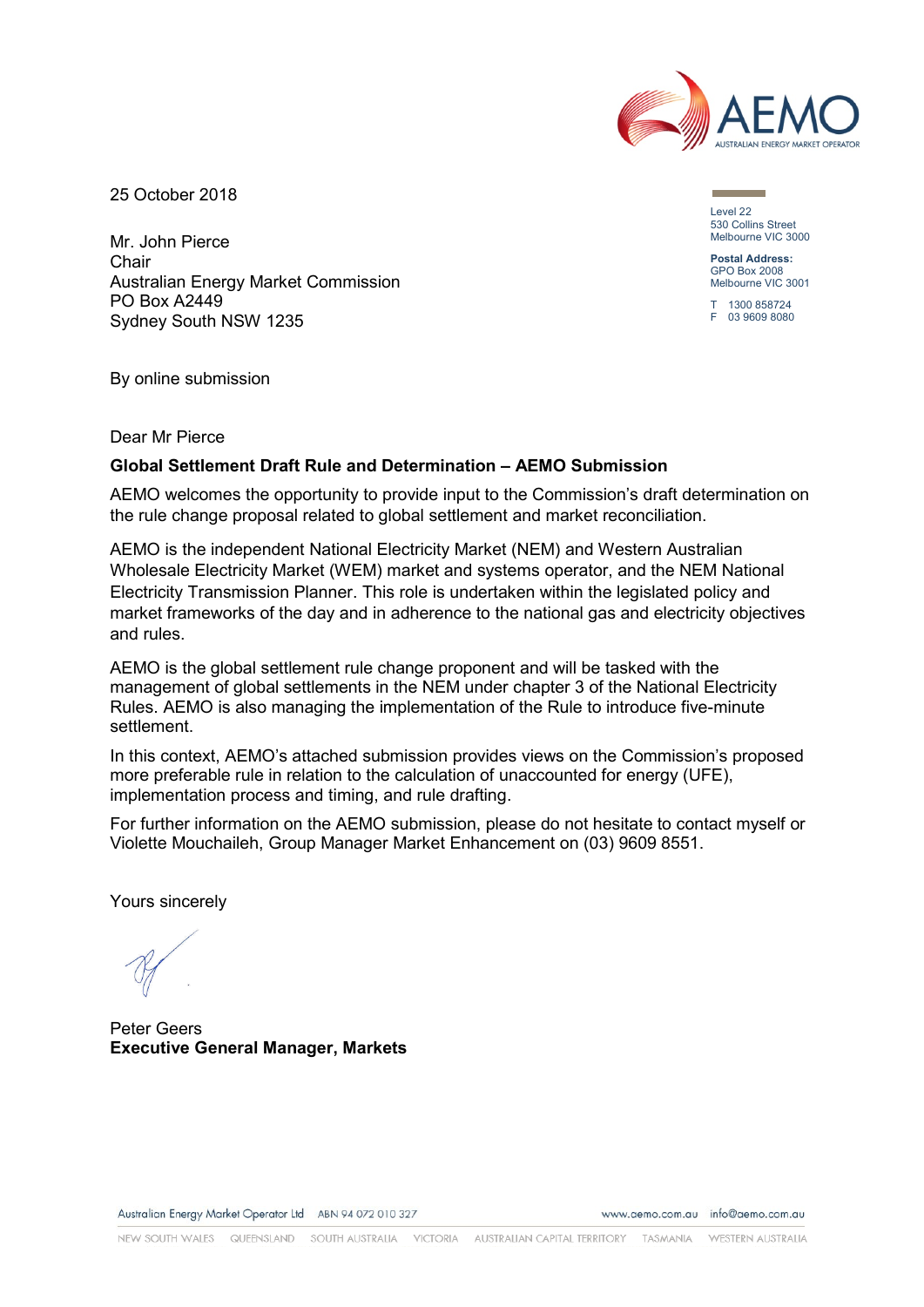

# **ATTACHMENT – AEMO SUBMISSION ON DRAFT RULE DETERMINATION**

## **GLOBAL SETTLEMENT AND MARKET RECONCILIATION RULE**

### **1. Allocation of UFE**

In the original Rule change proposal and submission to the AEMC's consultation paper, AEMO proposed that the transmission node (TNI) should be the point at which calculation and allocation of UFE should occur.

Having considered AEMO's initial proposals and submissions from a range of interested parties, in particular from distribution network service providers, the AEMC has identified a number of disadvantages that would flow from the allocation of UFE at TNI level. The AEMC's more preferable rule proposes instead to allocate at the local area level, allowing for the continued use of virtual transmission nodes (VTNs) where appropriate. AEMO understands and supports the AEMC's conclusions in this regard.

### **2. Calculation and publication of UFE**

Despite the AEMC's conclusion that UFE should be allocated at the local area level rather than at each TNI, the Draft Rule still requires AEMO to calculate and publish UFE at a TNI level.

The draft determination states that this requirement will improve the transparency and accuracy of settlements.

To facilitate this the Draft Rule requires that:

- distribution network service providers (DNSP) allocate a TNI to all current and future connection points associated with a virtual transmission node (VTN); and
- AEMO's Market Settlement and Transfer Solution (MSATS) procedures and system are amended to facilitate this allocation.

Provision has been made for AEMO to exempt a DNSP from the requirement to map connection points to TNIs where AEMO determines that an exemption is consistent with the national electricity objective. The Draft Rule sets out the factors AEMO is to take into account when considering a request for an exemption.

To provide a meaningful understanding of UFE at TNI level, AEMO will need to know which TNI every load and source of generation is physically connected to. This work will include treatment of connection points allocated to VTNs, the treatment of unmetered loads and cross border supplies. If the work required to align each connection point with each TNI is not performed, it is unlikely that the information will be useful to participants and may instead be misleading.

Calculating UFE accurately for each TNI requires the following critical steps:

- Assignment of each connection point to a TNI, including for connection points assigned to a VTN as considered by the Draft Rule.
- Assignment of type 7 loads to each TNI.
- Assignment of all unmetered non-type 7 connections to each TNI.
- Publication of all TNI level data without exception (to account for cross border flows).

The work required to determine each of these requirements is not insubstantial and is likely to be costly and time-consuming. If the exemption facility in the Draft Rule is retained, it is reasonable to expect that several DNSPs will approach AEMO for an exemption from the requirement to assign each NMI to a TNI. Given the factors AEMO must consider, and that the benefits of UFE calculation at the TNI are relatively limited when allocation is to occur at the local area level, it is likely that their applications would be successful.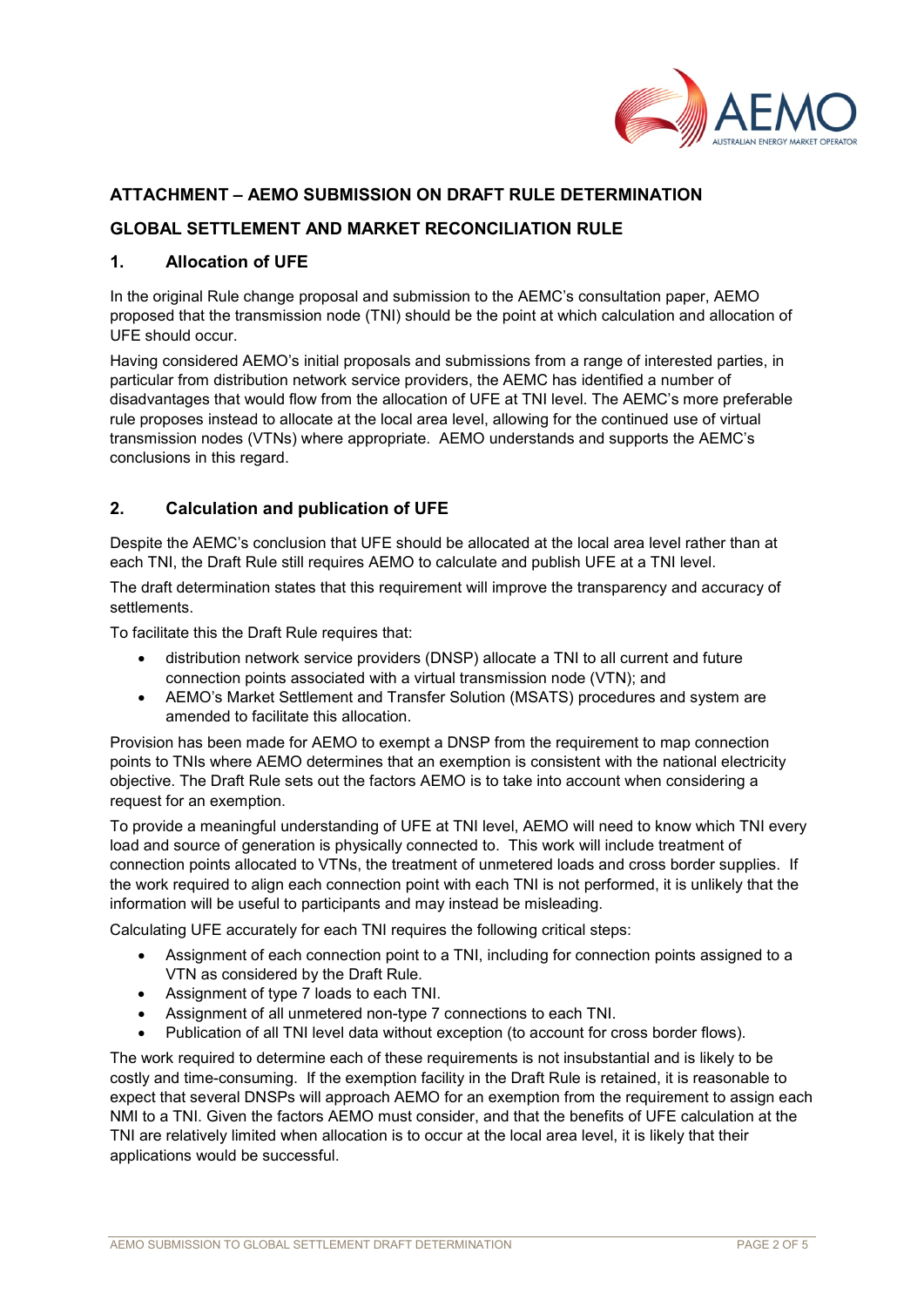

Any benefit of calculating and publishing at the TNI level is in the ability to compare UFE with neighboring TNIs, and therefore consider the potential for NMIs to have been incorrectly allocated, or cross border supplies to have been unaccounted for across TNIs. As soon as a distributor is exempt from the allocation requirement for any given TNI, that benefit is invalidated. At worst, the information produced could be highly misleading.

As the cost of implementing TNI calculation would be significant for both AEMO and DNSPs, AEMO considers that this requirement, and related provisions such as UFE thresholds, should not be included in the Rule. Reporting of UFE at any point within the local area is not critical to the implementation of global settlement and should be decoupled from the Rule change. AEMO could explore options to enhance UFE reporting following commencement of global settlement. For example, an assessment of calculation at TNI level could be trialed in an area that does not operate a VTN for settlement and has a stable TNI to NMI relationship.

## **3. Implementation and transition**

The Draft Rule proposes that implementation of global settlement is aligned with the design and build activities for five-minute settlement; with commencement of global and five-minute settlement being 1 July 2021.

The transitional provisions of the Draft Rule indicate that AEMO should calculate and publish UFE data for a period of 12 months prior to commencement to facilitate a lead-in to global settlement (commencing 1 July 2020). Accordingly, the Draft Rule requires several activities to be completed and data to be delivered in a timeframe sufficient to meet this UFE publication start date.

AEMO has previously articulated the benefits of aligning the development and implementation of the five-minute and global settlement Rules. The benefits include:

- Single system change program (AEMO consider that the changes to adopt global are principally within AEMO systems), aligning configuration and release management;
- Coordinated suite of procedure changes and industry consultation (there is a risk of misalignment within industry working groups if the two rule changes are progressed on different schedules);
- One set of system environments can be created to develop, test and deploy both rule changes;
- Co-ordinated internal test phase AEMO's internal end-to-end test phase is four months and is to begin when all development has concluded. It would be the same set of business resources completing User Acceptance Testing on both rule changes;
- Single market trial phase AEMO recommends a six-month period of market trials encompassing both 5MS and GS functionality;
- System deployments will align to ensure both components are implemented together;
- Single go live heightened support phase:
- Single workstream and program management teams covering both rule changes;

Considerable test, deployment and management overheads will be required if AEMO cannot align the relevant system development lifecycle changes within the program. There is also a significant impact on industry if two separate sets of focus groups, procedure change consultations, market trials and cutover plans are required ahead of separate go live dates.

To capture the benefits and minimize disruption, it is critical to align timeframes. To that extent, AEMO supports the timing in the Draft Rule for the publication of AEMO Procedures (1 December 2019). However, having commenced the implementation project for five-minute settlement and considered the requirements of the Draft Rule, AEMO does not consider it feasible to commence the calculation and publication of UFE by 1 July 2020. The delivery of data and amendment to systems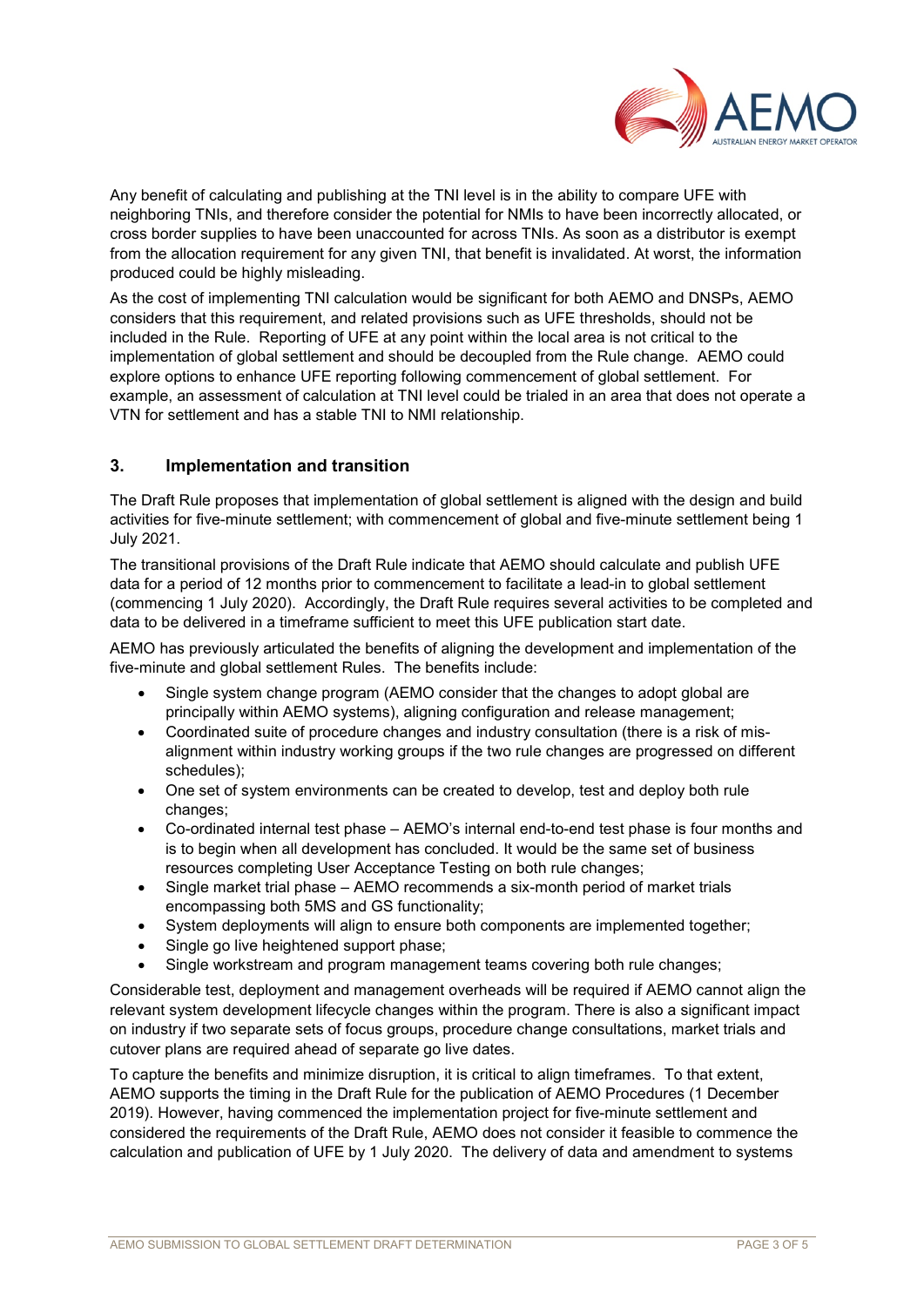

required to facilitate this calculation and publication would need to be fast-tracked, and feedback provided to AEMO from market participants is that the proposed timeframe is impractical. AEMO considers that an alternate approach is required to ensure the successful implementation of both Rules.

AEMO considers that the publication of UFE for a period prior to implementation of global settlement is important as it provides retailers with a period to understand how their settlement statements will appear at the point of global settlement implementation. Given the approach taken in the more preferable rule, AEMO considers a lead-in period of 6 months is sufficient. The 12-month period previously proposed by AEMO assumed allocation of UFE would be applied at the TNI and that any material anomalies would need to be identified and if necessary, treated. As the allocation of UFE is to be applied at the local area, local distortions as a result if incorrect allocation of NMI to TNI, incorrect allocation of type 7 and other unmetered loads, etc., are no longer relevant.

AEMO recommends that the publication of UFE commences at the same time as the implementation of five-minute settlement (1 July 2021), with global settlement implementation occurring at a later point in time, for example after a lead-in period of 6 months, with global settlement formally commencing on the earliest practical date in the first calendar quarter of 2022.

# **4. Rule drafting**

AEMO has identified some drafting aspects of the more preferable rule that may warrant further consideration for simplicity and clarification. These are outlined at a high level below, but AEMO would welcome the opportunity to discuss these in more detail with the AEMC.

#### *Local Retailer (LR)*

The Draft Rule retains the concept of local retailer (LR). The ongoing applications for the LR appear to have been reduced to one - treatment of non-type 7 unmetered loads that do not currently enter AEMO settlement systems. The draft determination notes that to avoid these loads being allocated to UFE it will be necessary to allocate a NMI and load profile to them.

If AEMO's understanding of the purpose for retaining the LR is correct, it may be possible to remove the term from the Rules and remove the link to the legacy settlement process.

Jurisdictional regulation can continue to designate a retailer to fulfil traditional functions of the LR role for 'franchise customers'.

However, if the definition of Local Retailer is to be retained, the definition itself should be amended to remove parts 1 and 3, retaining only part 2 (see below). In particular, AEMO should have no role in designating the local retailer who is to be responsible for selling energy to 'franchise customers'.

## *Local Retailer*

In relation to a local area, the Customer who is:

a business unit or related body corporate of the relevant Local Network Service Provider; or

2. responsible under the laws of the relevant participating jurisdiction for the supply of electricity to franchise customers in that local area.; or

if neither 1 or 2 is applicable, such other Customer as AEMO may determine.